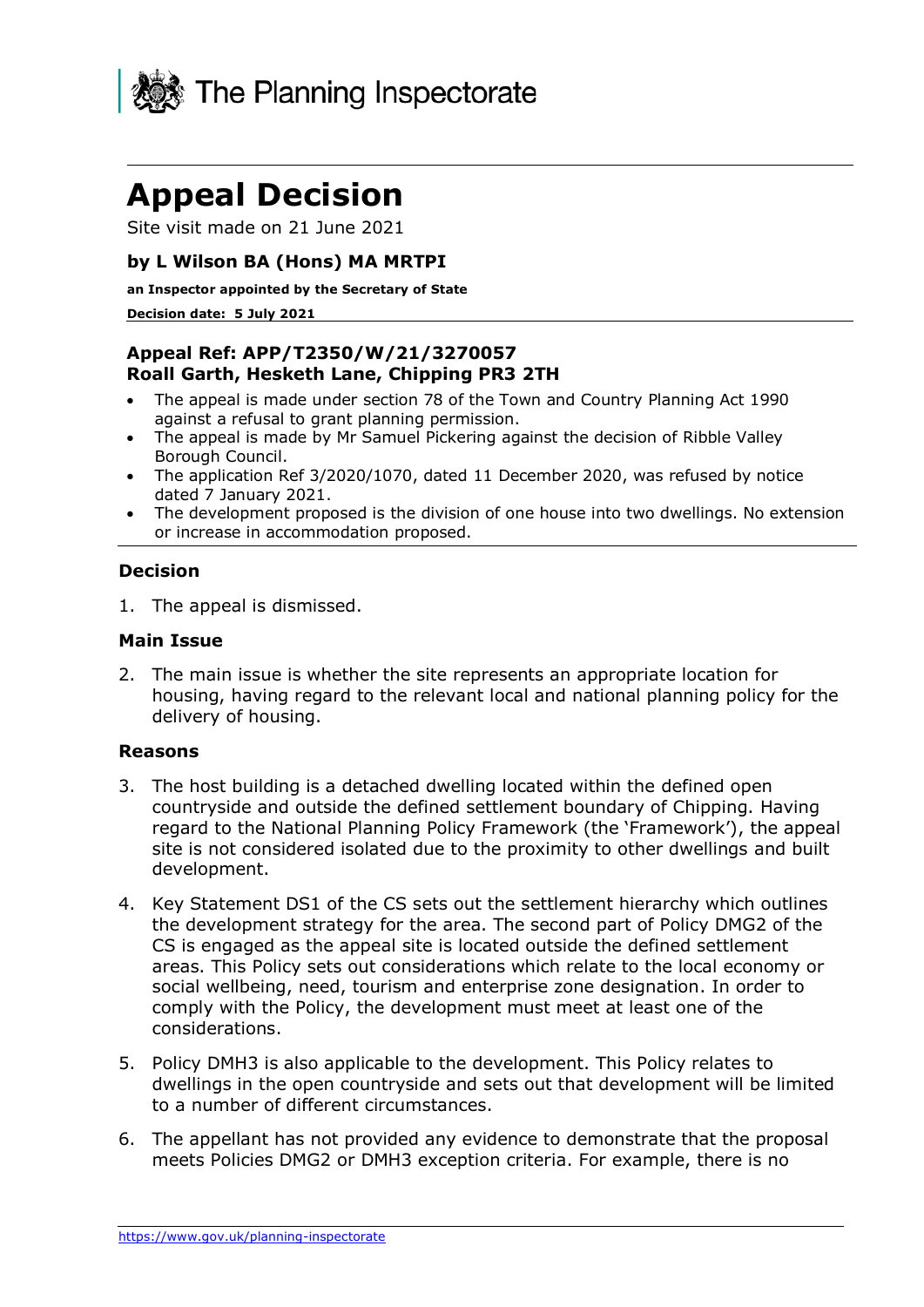evidence that the new dwelling is essential to the local economy or social wellbeing of the area or the development meets an identified local need.

- 7. The appellant has drawn my attention to paragraph 79 of the Framework which seeks to avoid isolated homes in the countryside unless certain circumstances apply. Section d) of that paragraph allows for the subdivision of an existing residential dwelling. The appellant suggests that if the subdivision is allowed in isolated locations then it should be permitted in less isolated locations. The Framework is silent in terms of whether the subdivision is supported elsewhere.
- 8. As stated above, I do not consider that the new dwelling would be isolated due to the site's proximity to other dwellings and therefore this paragraph is not applicable to the proposed development. Even if the intention of the Framework is that the circumstances also apply to non-isolated homes in the countryside, that would not mean that the provisions of the development plan and the Framework as a whole should be disregarded which collectively seek to promote sustainable development in rural areas.
- 9. The location of the development in respect of access to services and facilities is also relevant to the appeal. Paragraph 78 of the Framework seeks to promote sustainable development in rural areas and states housing should be located where it will enhance or maintain the vitality of rural communities. The dwelling may, to a degree, support local services and facilities but there is no compelling evidence before me which demonstrates that the proposal would maintain or enhance community vitality.
- 10. On my site visit I observed that there is no footway along this section of Hesketh Lane and the site is not located within walking distance to services and facilities. Thus, future occupiers would need transport to access other villages and towns to meet their day to day needs because the services and facilities within the surrounding area are extremely limited.
- 11. The appellant has highlighted that there is a bus stop located close to the appeal site which provides a regular service to local villages and towns. Details regarding the frequency of the bus service has not been submitted. Hence, I am unable to fully determine whether buses would provide a viable mode of transport. In any event, although the distance to the bus stop is walkable, it is debatable whether future occupiers would use the bus service, particularly in winter months, due to the lack of a footpath and limited street lighting.
- 12. Based on the evidence presented, even in the context of the rural area in which the site is located, the availability of sustainable transport options is limited and unsuitable in comparison to more appropriate locations. The scheme is likely to result in unsustainable travel patterns, due to the distance to services and facilities, and a reliance on the use of a private car.
- 13. The appellant, in their planning statement, states that there are precedents for the subdivision of sites and dwellings within the immediate area. However, the Council highlight that the application in question is not comparable to this development because it related to a former business premises and that proposal met the exception test.
- 14. For these reasons, the proposed development would not represent an appropriate location for housing, having regard to the relevant local and national planning policy for the delivery of housing. Accordingly, it would be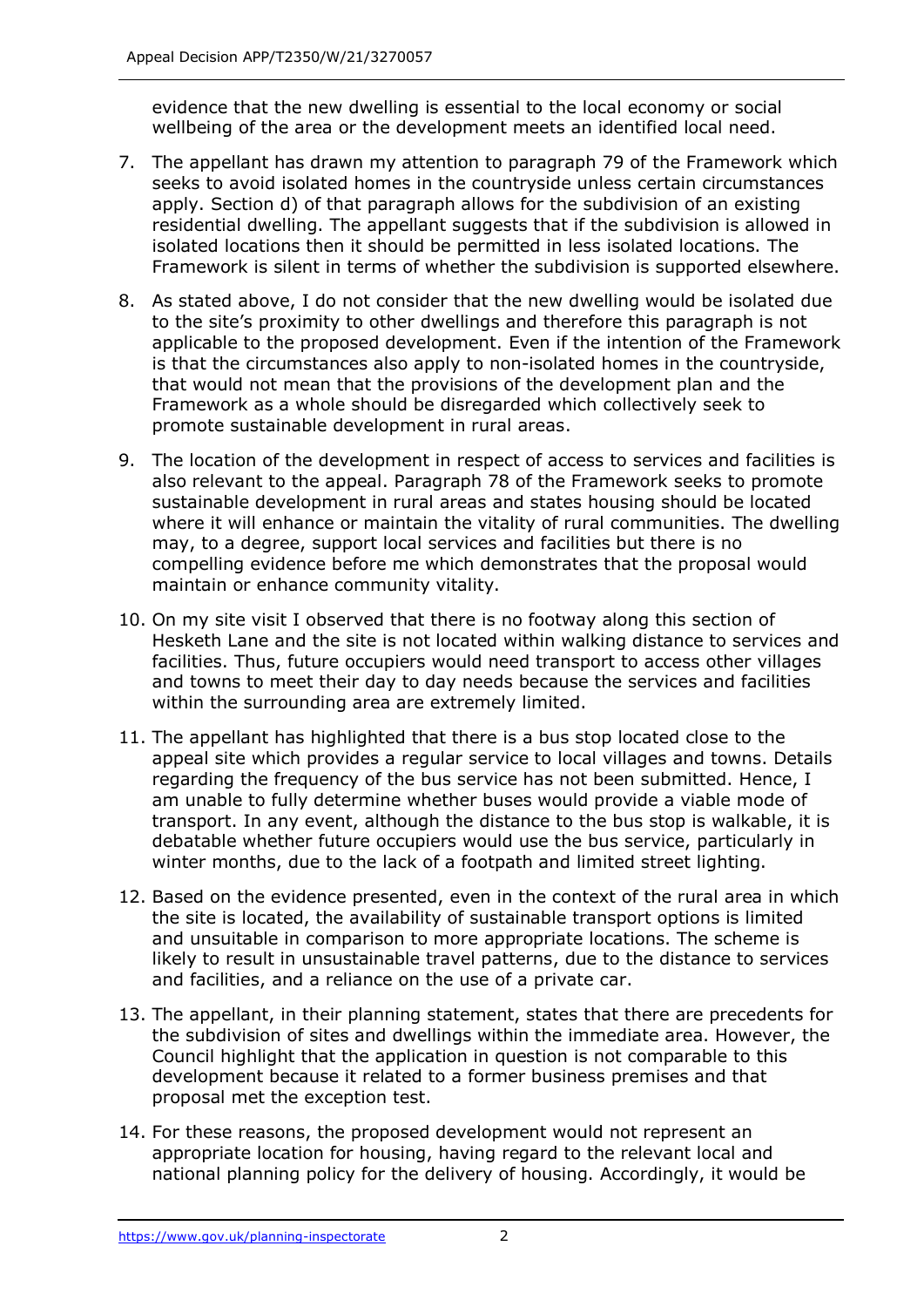contrary to Key Statements DS1, DS2, DM12 and Policies DMG2, DMG3 and DMH3 of the CS. These Policies seek, amongst other matters, to promote sustainable development and to protect the open countryside. Furthermore, the scheme would not comply with the Framework which seeks to promote sustainable development in rural areas.

## *Planning Policy*

- 15. The appellant states that the Ribble Valley Borough Council Core Strategy 2008 – 2028: A Local Plan for Ribble Valley (2014) (CS) is six years old and not an up-to-date plan as it does not accord with the Framework. Paragraph 213 of the Framework states that existing policies should not be considered out-ofdate simply because they were adopted or made prior to the publication of this Framework.
- 16. Based on the evidence before me, I consider that the most important policies to this proposal are: Key Statements DS1, DS2 and DM12 and Policies DMG1, DMG2, DMG3 and DMH3 of the CS. Whether development plan policies are considered out-of-date in terms of paragraph 11(d) of the Framework will depend on their degree of consistency with its policies.
- 17. Whilst Policies DMG2 and DMH3 do not explicitly refer to the subdivision of dwellings, they are relevant to new dwellings outside the defined settlement areas. I consider that these policies are broadly consistent with the Framework because they seek to promote sustainable rural development and recognise the intrinsic character of the countryside. I also find no significant conflict between the objectives of the Framework and Key Statements DS1, DS2 and DM12, Policies DMG1 and DMG3 of the CS.
- 18. Overall, I consider that the basket of most important policies is not out-of-date in this case and therefore paragraph 11(d) of the Framework is not engaged.

### *Other Matters*

- 19. I have had regard to the benefits of the proposal, including that it would provide a new home and also create a smaller dwelling for the current occupiers. This benefit carries very limited weight given the small scale of the development and there is no evidence to demonstrate that the Council is unable to demonstrate a five year supply of deliverable housing sites.
- 20. The appellant has also highlighted that the scheme would not have a visual impact on the area as it does not extend the existing building, would make efficient use of a brownfield site in line with chapter 11 of the Framework and there have been no objections from consultees. Any avoidance of harm in these respects, lack of objections and compliance with part of the Framework do not amount to a positive consideration in support of the appeal.
- 21. The Council has ticked on the appeal questionnaire that the site is located within an Area of Outstanding Natural Beauty (AONB). Given that external alterations would be limited, the proposal would conserve the natural beauty of the AONB. Based on the evidence provided, I note that the Council consider that the proposal would not have an unacceptable effect upon the AONB. However, this is a neutral consideration and does not weigh in favour of the appeal.